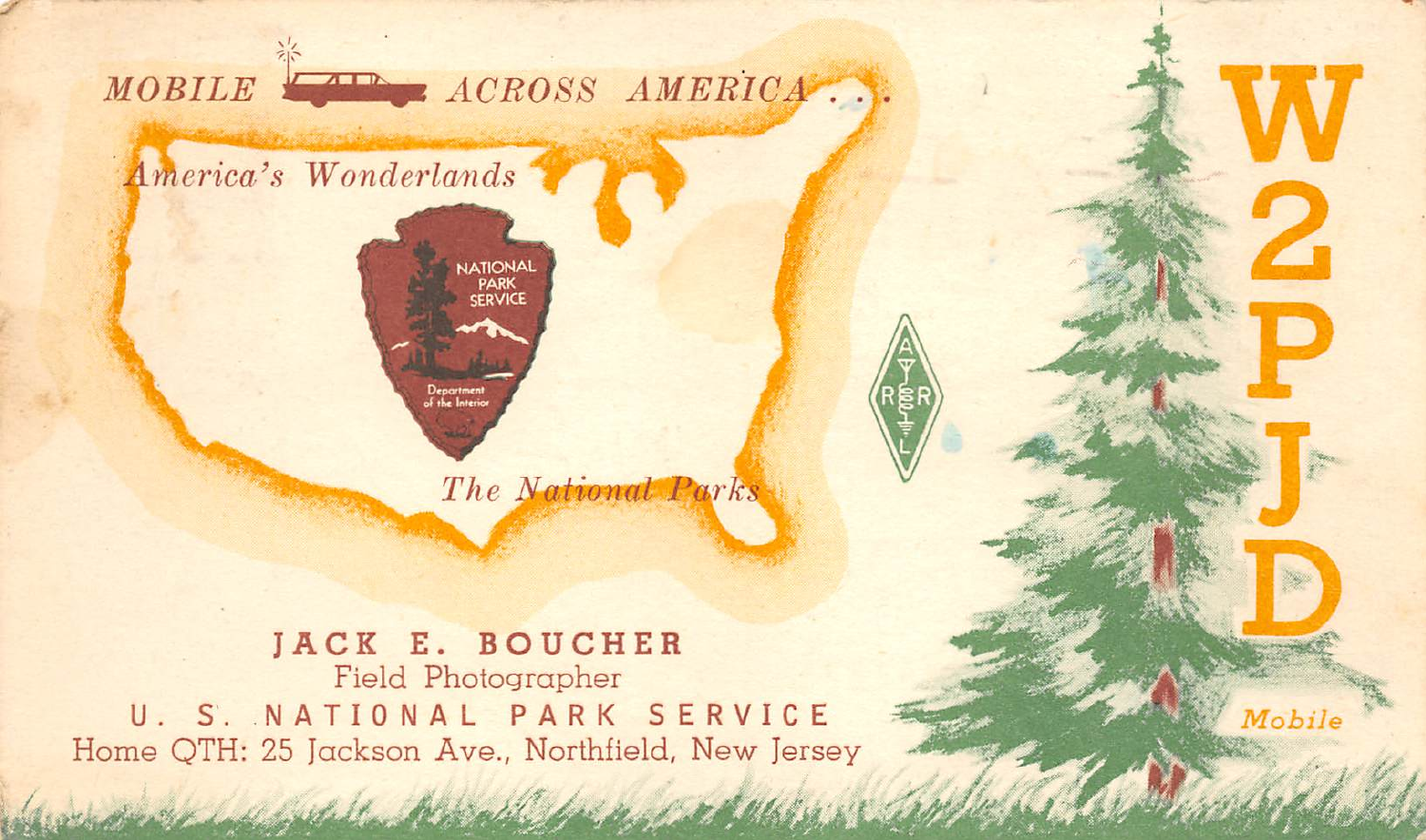Howdy OM . . . .

I enjoyed our QSO held  $12/1$  $1966$ , at 216 $\phi$  GMST. Ur 6 Mtr sigs (AM-CXV) were rcvd  $Q$  SS  $T$ . My mobile rig<br>was located at Pleasantville in the state of how fersen My mobile station includes an Elmac AF-68. PMR-7, Ameco 6-meter conv., Webster whip and Saturn halo. I am looking forward to receiving your

QSL and perhaps working you again in the future  $73.$ 

Jack E. Boucher, W 2 P J D **25 Jackson Avenue** Northfield, N. J., U. S. A.

W<sub>2</sub>PJD 25 Jackson Ave. Northfield, N. J.

TO: **AMATEUR** RADIO STATION ohn Walks

"Member: ARRL, Southern Counties Amateur Radio Ass'n-N  $J-K2BR$ "